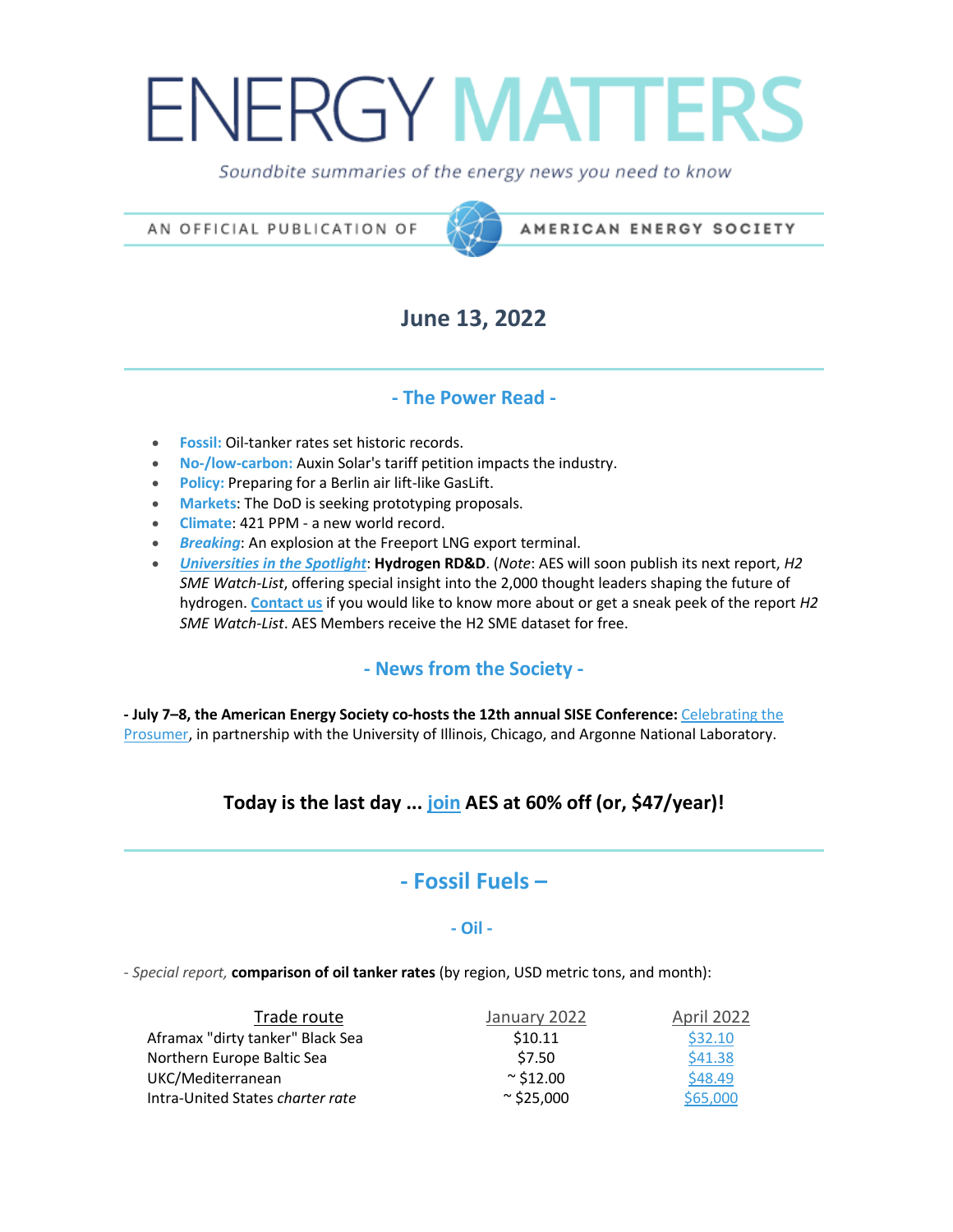#### **- Gas -**

- *Breaking*: **There was an [explosion](https://www.maritime-executive.com/article/video-explosion-shutters-freeport-lng-export-plant-for-three-weeks) at the Freeport (Louisiana) LNG export facility.** The plant is expected to be off-line for three weeks. The terminal handles about 20% of total US LNG exports; it will now be much more difficult to refill Europe's LNG tanks before the winter heating season. (Editor's note: it is unknown if, or to what degree, Europe's demand for LNG strained the capacity of the Freeport export facility.)



- **US exports of LNG to Europe have been [increasing](https://www.eia.gov/todayinenergy/detail.php?id=52659) significantly since August 2022**, even before Russia's invasion of Ukraine; meanwhile, exports to Asia and Latin America have decreased. *Note*: see "GasLift" in the **Policy** section of this issue.

### **- Mining, Minerals and Coal -**

### **- Two opposing expert views on the lithium mining market**:

• Goldman Sachs: the lithium market will "pivot towards a prolonged phase of surplus capacity starting this year."

On the other hand ...

• [Benchmark Minerals:](https://www.benchmarkminerals.com/membership/lithium-oversupply-not-likely-five-main-reasons-why/) "Capacity does not equal supply."

**- Carbon Capture -**

**- Almost no crops or vegetation [grow](https://www.mining.com/mountaintop-coal-mining-threatens-appalachian-biodiversity/) in the soils of abandoned coal mines in Appalachia,** except perennial [tall-grass \(](https://www.mining.com/researchers-study-role-of-tall-grass-in-post-mining-soil-recovery/)*Miscanthus x giganteus)* and a few microbes, both of which are regenerating damaged soils.

# **No- / Low-Carbon and Renewable Energy**

- The Biden administration will use the "Defense Production Act" to end the US Commerce Department's tariff investigation of Chinese manufacturing and trade. However, **Auxin Solar's tariff petition delayed 80% of all planned or new solar projects** (source: ACORE Finance Forum [6.7.2022\)](https://acorefinanceforum.org/) and 450 MW of developments were [canceled.](https://www.renewableenergyworld.com/solar/u-s-solar-installations-fell-sharply-in-q1-but-residential-solar-offers-a-bright-spot/) *Note*: see "Defense Production Act" in the **Policy** section of this issue for more context.

- Related, **BloombergNEF says that Auxin Solar [misused](https://www.canarymedia.com/articles/solar/bnef-says-auxin-misinterpreted-its-research-in-calling-for-solar-tariffs) the data they provided Auxin in their petition** to the US Commerce Department requesting an investigation of Chinese solar export practices.

- Related, AES Members have access to the **US Commerce Department [memo](https://seia.org/sites/default/files/2022-03/CommerceAuxinDecision.pdf)** that initiated the Auxin Solar request for an investigation of China's solar panel trade practices.

- **China, the world's biggest lithium battery manufacturer, has about 72% [market share](https://www.onecharge.biz/blog/how-china-came-to-dominate-the-market-for-lithium-batteries-and-why-the-u-s-cannot-copy-their-model/)** (*note*: it was about 60% in 2018). For comparison, US manufacturers have about 8.5% market share.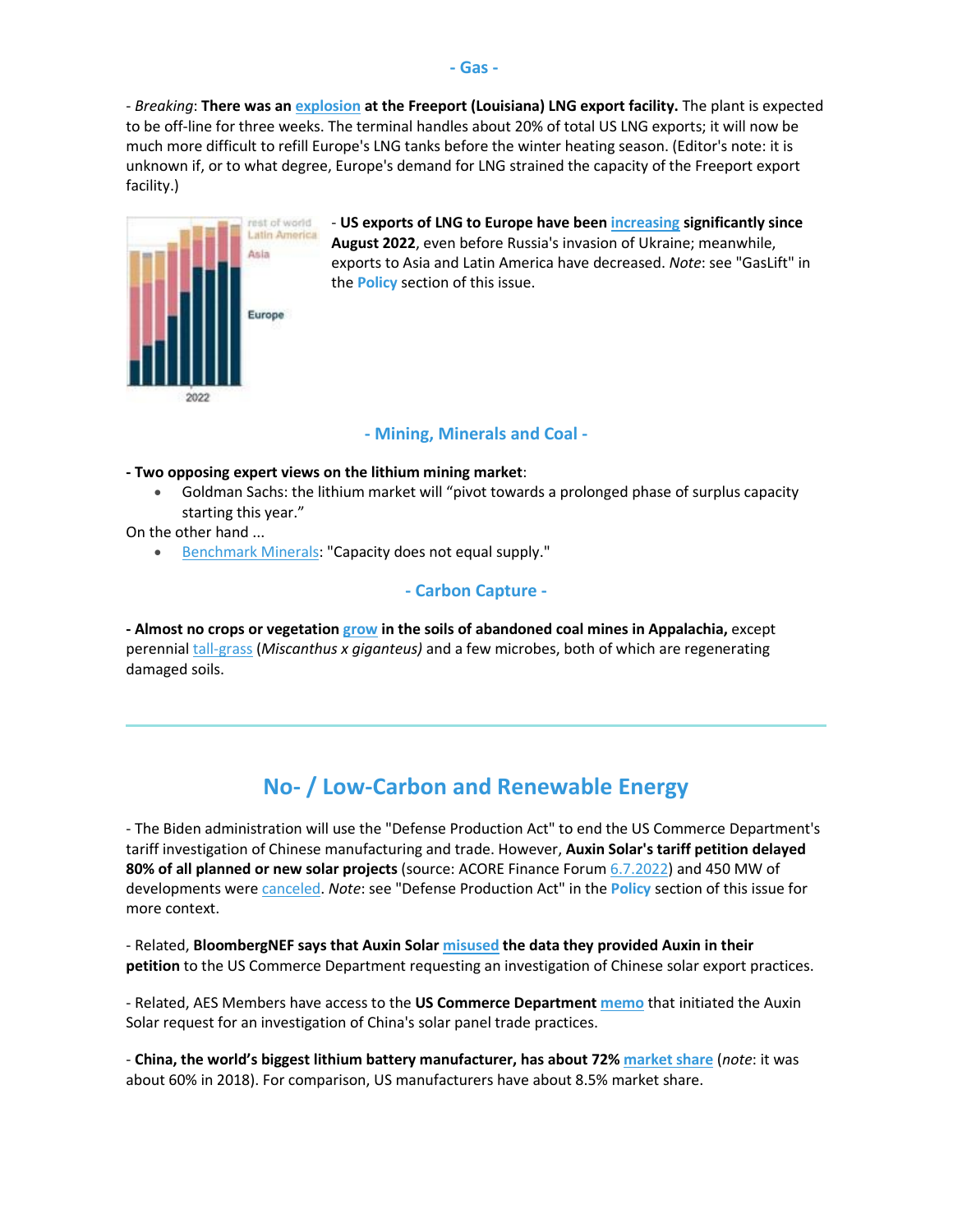- **The Biden Administration [increased](https://www.whitehouse.gov/briefing-room/statements-releases/2022/04/12/fact-sheet-using-homegrown-biofuels-to-address-putins-price-hike-at-the-pump-and-lower-costs-for-american-families/) the required amount of biofuels that have to be blended into the US gasoline and diesel supply** (also known as the Renewable Fuel Standard, or RFS). *Note*: the corn lobby is unhappy that the total amount is not higher, while the oil lobby is unhappy that the RFS wasn't cut. 2020: 17.13 billion gallons 2021: 18.52 billion gallons

2022: 20.63 billion gallons (15B gallons ethanol + 5.63B gallons advanced biofuels)

- Related, the **US DoE launched** *Scale-Up of Integrated Biorefineries* **[FOA](https://www.energy.gov/eere/bioenergy/articles/us-department-energy-announces-59-million-expand-biofuels-production-and)**, which provides \$59M to support RD&D of biofuels and bioproducts (deadline: July 8, 2022).

- The Columbia Center on Sustainable Investment (CCSI), in partnership with E3G, an independent climate-change think tank, is conducting **a survey to better understand the economic, financial and regulatory factors that drive and/or limit the necessary domestic and foreign investments in renewable energy sectors.** (*Editor's note*: please participate in this formal **[survey](https://docs.google.com/forms/d/e/1FAIpQLSfqRkaTClZh6OE4NAXPhWRvDG-jxuFxc55WyQ-yvg67MSK4UQ/viewform)** only if you are a professional in the renewable energy industry.)

# **- Energy Policy & Geopolitics -**

**-** *Special report*: The Biden administration will use the ["Defense Production Act"](https://www.npr.org/2022/06/06/1103291476/biden-solar-panel-imports-defense-production-act) to **end the US Commerce Department's tariff investigation of Chinese manufacturing and trade** that effectively froze the solar power industry in the US. The investigation will continue, but solar panels will be allowed to be imported from Cambodia, Malaysia, Thailand, and Vietnam for two years without risking retroactive tariffs.

- *Special report* on the **Berlin airlift-style "GasLift" to Europe:** Western Europe is determined to reduce imports of LNG from Russia; meanwhile, Russia has threatened to terminate *all* natural gas supplies to Europe. To prepare for winter 2023, it appears that US and Qatar producers are preparing to use 8 to 10 vessels to **[relocate](https://www.bakerinstitute.org/media/files/files/7961aa90/bi-brief-032922-ces-troubled-water.pdf)** their cargo to LNG terminals in Northern Europe. However, this is NOT a long-term solution because non-European buyers do not support the LNG relocation GasLift.

- Two years before its full-scale military invasion, **Russia was already waging an energy war against Ukraine.** *Insert below*: annual volume of gas in transit from Russia to Ukraine (in bcm); the Ukraine route was at 30% capacity two years prior to the invasion.

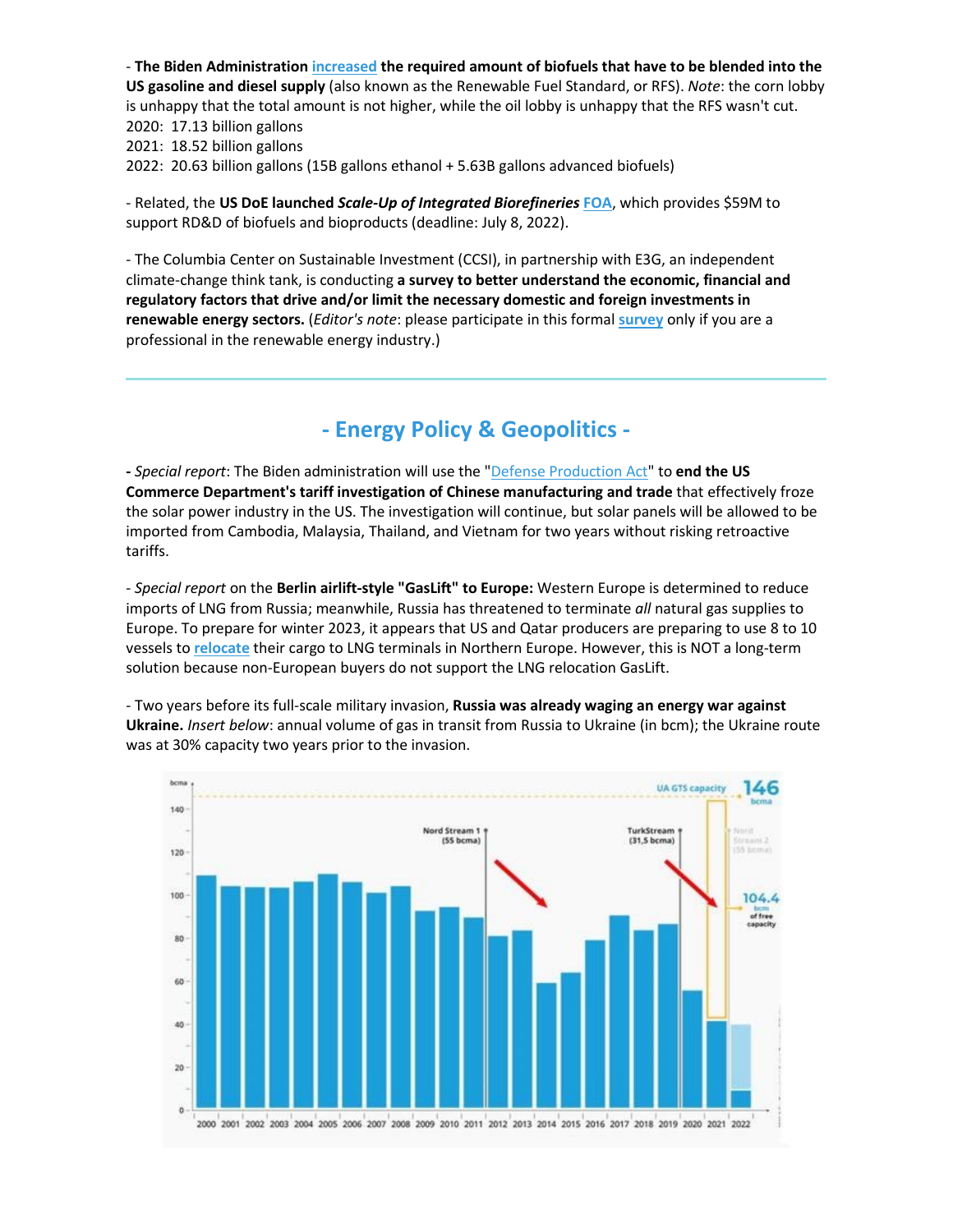- **OPEC+ is still producing less oil than its monthly target.** Nigeria, Angola, Equatorial Guinea, and Congo are producing [well below](https://twitter.com/HermsTheWord/status/1535039392246530070/photo/2) their quotas, while Saudi Arabia, the UAE, and Kuwait have spare capacity but have had no change in production. Only Russia increased production.

- *Spotlight,* global oil trade: **About 60% of the world's petroleum [moves](https://www.eia.gov/international/analysis/special-topics/World_Oil_Transit_Chokepoints) along maritime routes.** The Strait of Hormuz and the Strait of Malacca are the world's most important and most at-risk chokepoints by volume of oil transit and potential for geopolitical conflict.



# **- Climate and Sustainability -**

# 421

- **The [amount of CO2](https://gml.noaa.gov/ccgg/trends/data.html) in the atmosphere right now**. For context, this is the highest recorded measurement in the last million years and the first time the total is more than 50% higher than the preindustrial era.

**-** Since 1980, oxygen levels at the surface of freshwater lakes have dropped 5.5% (and 18.6% in deeper water). [AES Members](https://www.nature.com/articles/s41586-021-03550-y) have access to the peer-reviewed research.

### **The 5 largest US lakes with the highest levels of deoxygenation**:

- Lake Michigan
- Lake of the Ozarks (Missouri)
- Lake Mead (Colorado River; Arizona/Nevada)
- Mono Lake (Southern Sierra Nevadas, California)
- Lake Erie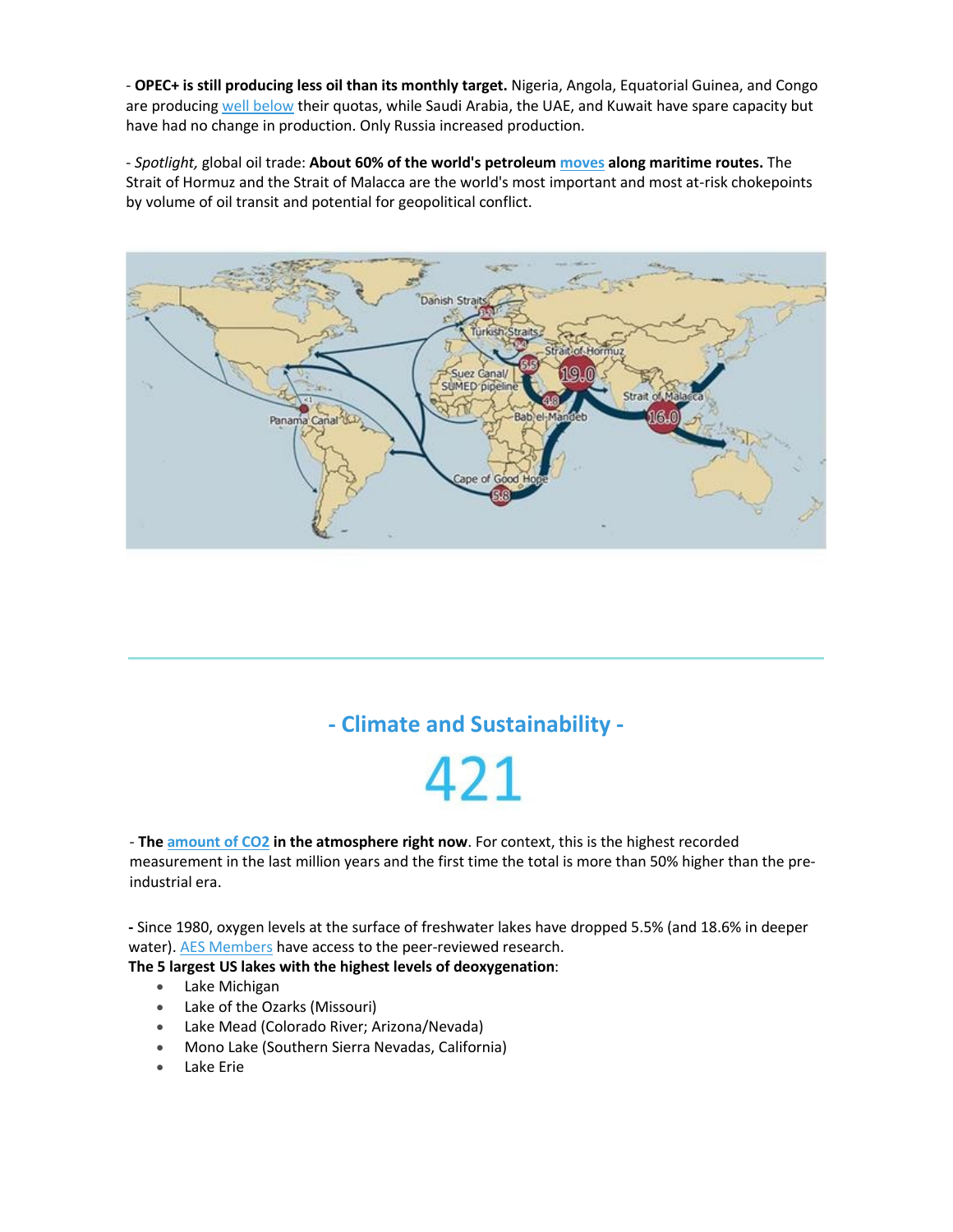**-** *Insert:* **Superfund sites [at-risk](https://www.climaterealityproject.org/blog/climate-change-could-spell-disaster-superfund-sites) due to changes in the climate** (such as wildfires, hurricanes, coastal flooding, etc.).



- **Each passenger flying from San Francisco to London is responsible for about [1 metric ton](https://grist.org/technology/aviation-can-meet-paris-targets-if-it-makes-massive-changes/) of CO2** – about half the emissions that a citizen in India releases in a year.

### **- Research and Markets -**



- Right now, the retail price for a Ford [Mustang Mach-E](https://electrek-co.cdn.ampproject.org/c/s/electrek.co/2022/06/01/electric-car-price-war-coming-ford-ceo/amp/) is about \$45,000; the battery pack alone costs Ford \$18,000 to build. However, **the automotive industry expects an EV price war to begin in 2024/25**, which will lower the overall average sticker price of a standard EV from \$45,000 to about \$25,000.

- Related, driving an electric vehicle costs around \$1.41 per gallon-equivalent **[vs.](https://yaleclimateconnections.org/2022/06/driving-with-electricity-is-much-cheaper-than-with-gasoline/)** \$4.67/gallon for a gasoline-powered car with an ICE (US averages, as of June 1, 2022). **The states where driving an EV is most economical** (in terms of money saved/gallon):

1. Washington (\$4.23/gallon equivalent)

- 2. Oregon (\$4.13)
- 3. Nevada (\$4.00
- 4. Idaho (\$3.77)
- 5. Utah (\$3.68)

- **The DoD is currently seeking [prototyping proposals](https://www.nsic.mil/) in the following areas**:

- Autonomous mobility
- Power and specialized sensors
- Advanced batteries
- Hydrogen storage technology
- Hypersonic rocket engines and fuel
- Quantum refrigeration

- **Pemex is building its [first refinery](https://oilprice.com/Energy/Energy-General/Mexico-Slashes-Oil-Exports-To-India.html) in Tabasco, Mexico. It will be [operational](https://www.bnamericas.com/en/news/mexicos-dos-bocas-refinery-87-complete-say-authorities) by the end of the year**; however, the construction of the Dos Bocas Pemex oil refinery is already about \$4B over budget.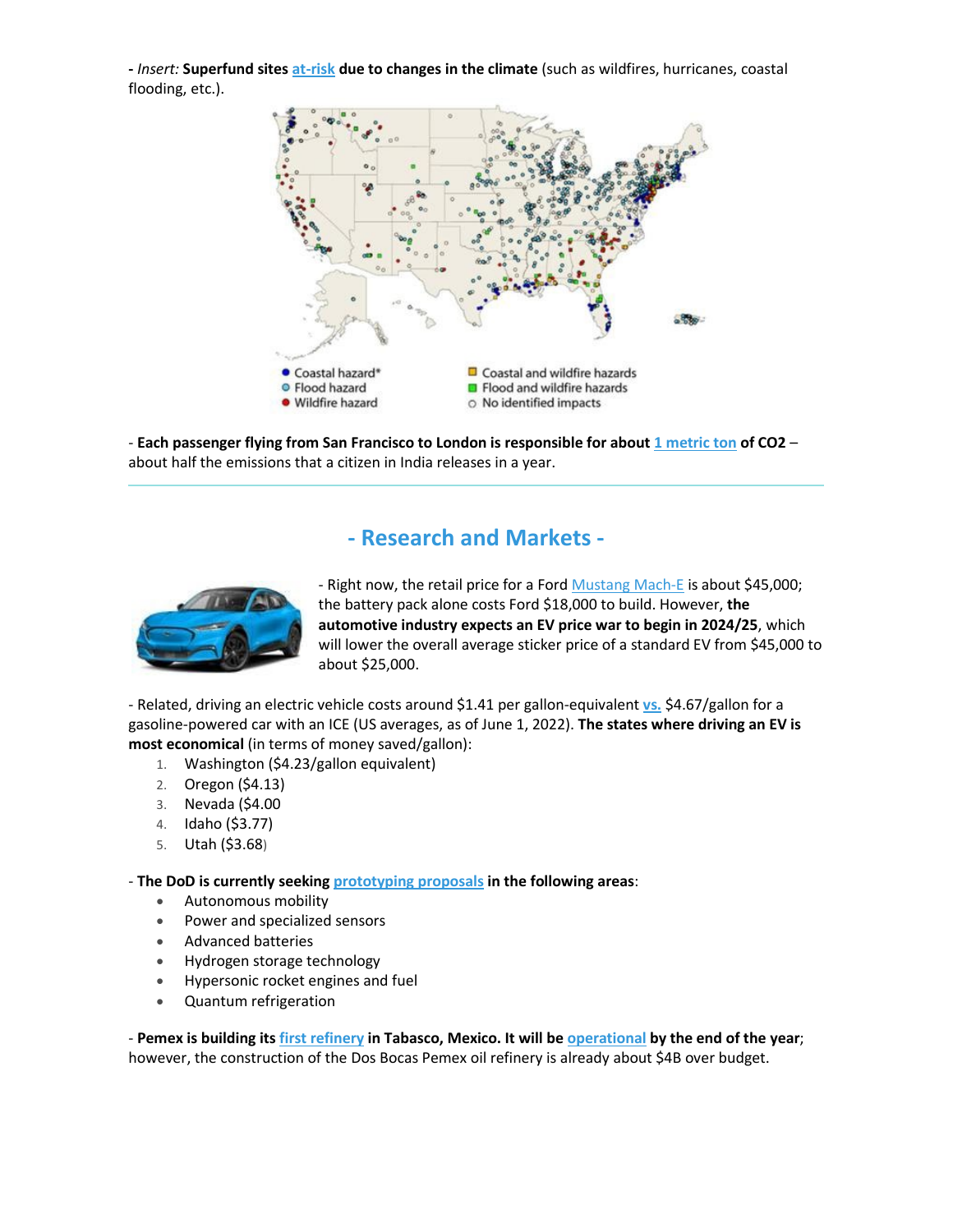

- **AES applauds the materiality [calculator](https://www.sasb.org/standards/materiality-finder/?lang=en-us) by SASB Standards**. This calculator helps identify sustainability information that is financially material for investors who are concerned about ESG (environmental, social, and governance).

**- Electricity & Power -**

- **About 88% of all US households use [air conditioning.](https://www.eia.gov/todayinenergy/detail.php?id=52558)** Two-thirds of those use central AC or a central heat pump as their main AC equipment.

- The US DoE closed on a **\$504 M [loan guarantee](https://www.utilitydive.com/news/doe-loan-guarantee-utah-hydrogen-storage-mitsubishi/625190/) for the Advanced Clean Energy "green" hydrogen storage project** in Utah.

### **- Causes of the current global fuel shortage:**



- COVID pandemic and reduced demand
- Supply-chain breakdown
- Russia's invasion of Ukraine
- OPEC and market manipulation

 **[- Primary cause:](https://www.ft.com/content/792171d7-ae3c-469c-bac6-295fd217bd57) lack of investment** (refineries, pipelines, IMEX hubs, E&P, etc.). *Insert*: oil above \$120/barrel, in Brent crude USD.

- **Solar will soon overtake wind as the preferred renewable energy technology for US corporations.** *Note*: three years ago, solar accounted for only about 16% of total renewable energy contracted by US corporations. *[Insert](https://pages.marketintelligence.spglobal.com/rs/565-BDO-100/images/us-corporate-renewables-outlook-2022-infographic.pdf)*: cumulative and comparative corporate wind and solar capacity in the US.

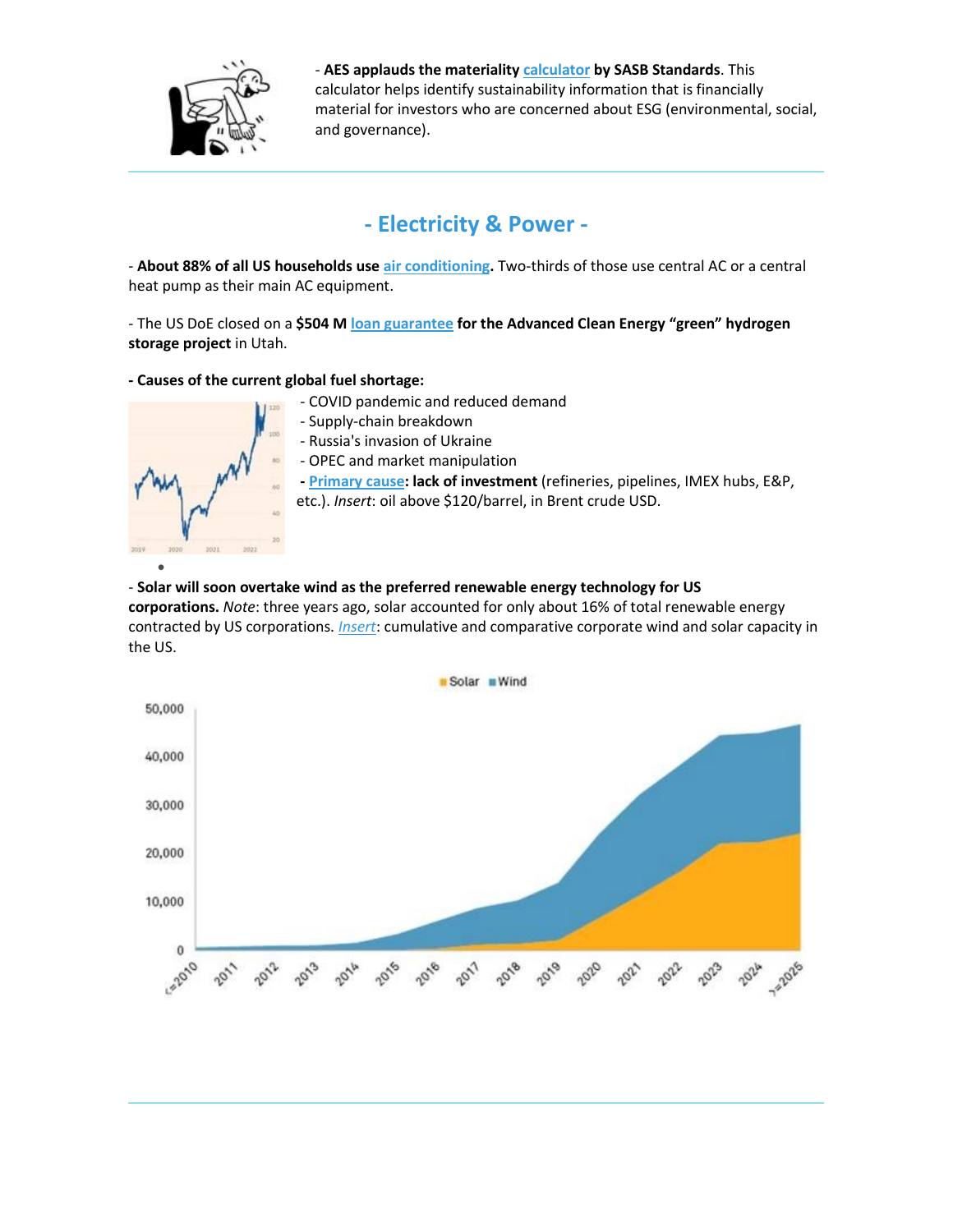## **- Universities in the Spotlight - Hydrogen RD&D**

- **UCLA** engineers have developed a [solar thermal solution](https://samueli.ucla.edu/ucla-engineers-develop-emission-free-process-turning-methane-gas-to-hydrogen-and-graphitic-carbon/) that turns methane into hydrogen.

- **University of Wyoming** has launched the Hydrogen Energy Research Center [\(H2ERC\)](https://www.uwyo.edu/ser/research/centers-of-excellence/hydrogen-energy-research/index.html).

- **[University of Louisiana at Lafayette,](https://louisiana.edu/news-events/news/20220321/alternative-energy-capacity-earns-university-spot-%E2%80%98hydrogen-hub%E2%80%99) [University of Oklahoma,](https://www.ou.edu/web/news_events/articles/news_2022/ou-to-support-tri-state-hydrogen-hub) [University of Arkansas](https://news.uark.edu/articles/46579/researchers-find-cost-effective-method-for-hydrogen-fuel-production-process)**, and **[Louisiana](https://www.lsu.edu/mediacenter/news/2022/03/16ored_hydrogenhub.php)  [State University](https://www.lsu.edu/mediacenter/news/2022/03/16ored_hydrogenhub.php)**, have established a collaborative regional hub for RD&D of clean hydrogen as a fuel and manufacturing feedstock.

- [Solar Turbines](https://www.solarturbines.com/en_US.html) donated a 3.5-megawatt turbine engine to **[Colorado State University](https://engr.source.colostate.edu/donated-3-5-megawatt-engine-supports-clean-energy-hydrogen-fuel-research-at-csu/)** to support hydrogen combustion research at the CSU Energy Institute.

- **[Penn State](https://www.psu.edu/news/engineering/story/new-method-purifies-hydrogen-heavy-carbon-monoxide-mixtures/)** has developed a method to purify hydrogen from heavy carbon monoxide.

- **[Stanford University](https://news.stanford.edu/2022/05/06/research-initiative-hydrogen-decarbonization/)** launched a research initiative on hydrogen.

- The National Fuel Cell Research Center at **[UC-Irvine](https://www.nfcrc.uci.edu/Press_Releases.html)** set a record for hydrogen dispensed at the UC Irvine Hydrogen Fueling Station.

- **[University of British Columbia](https://cerc.ubc.ca/hydrogen-2/)** is launching a research program on hydrogen fuel for transportation, with special emphasis on the hydrogen supply chain.

- **[University of Alberta](https://www.alberta.ca/hydrogen-roadmap.aspx)** is developing a Hydrogen Roadmap for its province.

# **- Quotes -**

### **The price of energy**

"Crude oil is \$120 per barrel, but the product price  $-$  what you and I pay  $-$  is much, much higher. The overarching theme is the lack of investment. We are in this [high oil prices] for the long haul ... potentially a decade."

- Amrita Sen, Energy Aspects

"I believe our industry is definitely heading toward a huge price war."

- Ford CEO Jim Farley, on anticipated retail prices for EVs in 2024

"They need a lot of financing."

- Richard Rys, ARC Advisory, on the [IPO](https://www.utilitydive.com/news/nuscale-makes-public-debut-but-requires-a-lot-of-financing-to-launch-smal/624568/) by NuScale, manufacturer of small modular nuclear reactors, even though their first SMR won't be operating until 2029

## **- Bulletin Board -**

### **Reach 135,000+ readers with your message.**

*[Members](https://www.energysociety.org/join.html) of AES can post an announcement for free!* **[Contact us](mailto:travis@energysociety.org?subject=I%20would%20like%20to%20submit%20news%20to%20the%20new%20AES%20Bulleting%20Board)** for more information.

- **Unearth** is a dynamic Mobile GIS that connects assets, data, and field teams for critical infrastructure providers. Start your [free](https://www.unearthlabs.com/) trial today.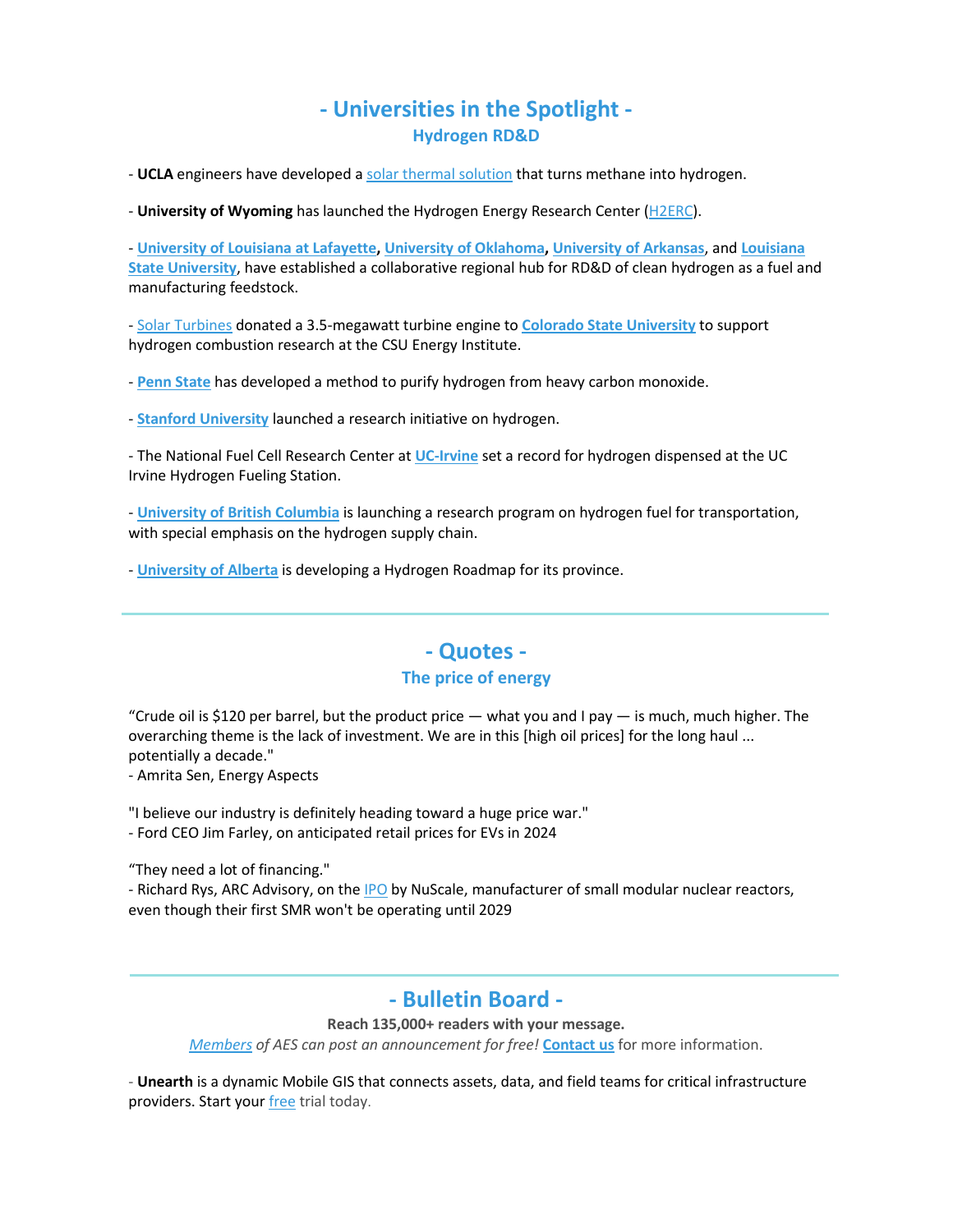- **ClearPath** is looking for either an upcoming graduate or undergraduate with relevant experience to join its **[policy](https://clearpath.org/careers/)** team as a 2022-2023 Policy Fellow. The fellow will work to advance the entire suite of clean energy technologies.

- **Ubiquitous Energy**, a manufacturer of transparent solar products, has a new [partnership](https://www.businesswire.com/news/home/20220502005119/en/Ubiquitous-Energy-Announces-Partnership-with-Citrine-Informatics-for-AI-Driven-Solar-Materials-Discovery) with Citrine Informatics, an artificial intelligence service provider for materials development.

- If you have **[data](https://proskale.com/)** but not the talent or staff to make it valuable, please consider the **proSkale** platform it helps organizations manage and invest their data ... like cash.

- [Free eBook,](https://www.dronedeploy.com/resources/ebooks/ground-robots-for-autonomous-operations/) *Ground Robots for Autonomous Operations in Oil & Gas.*

# **- Gratitude -**

AES would like to recognize our sponsors — our catalysts for change. For more information about the many benefits of sponsorship **[contact AES](mailto:travis@energysociety.org?subject=I%27m%20interested%20in%20group%20and%20sponsorship%20opportunities)**.

Much thanks to our newests sponsor/partner:

















# **Honeywell**